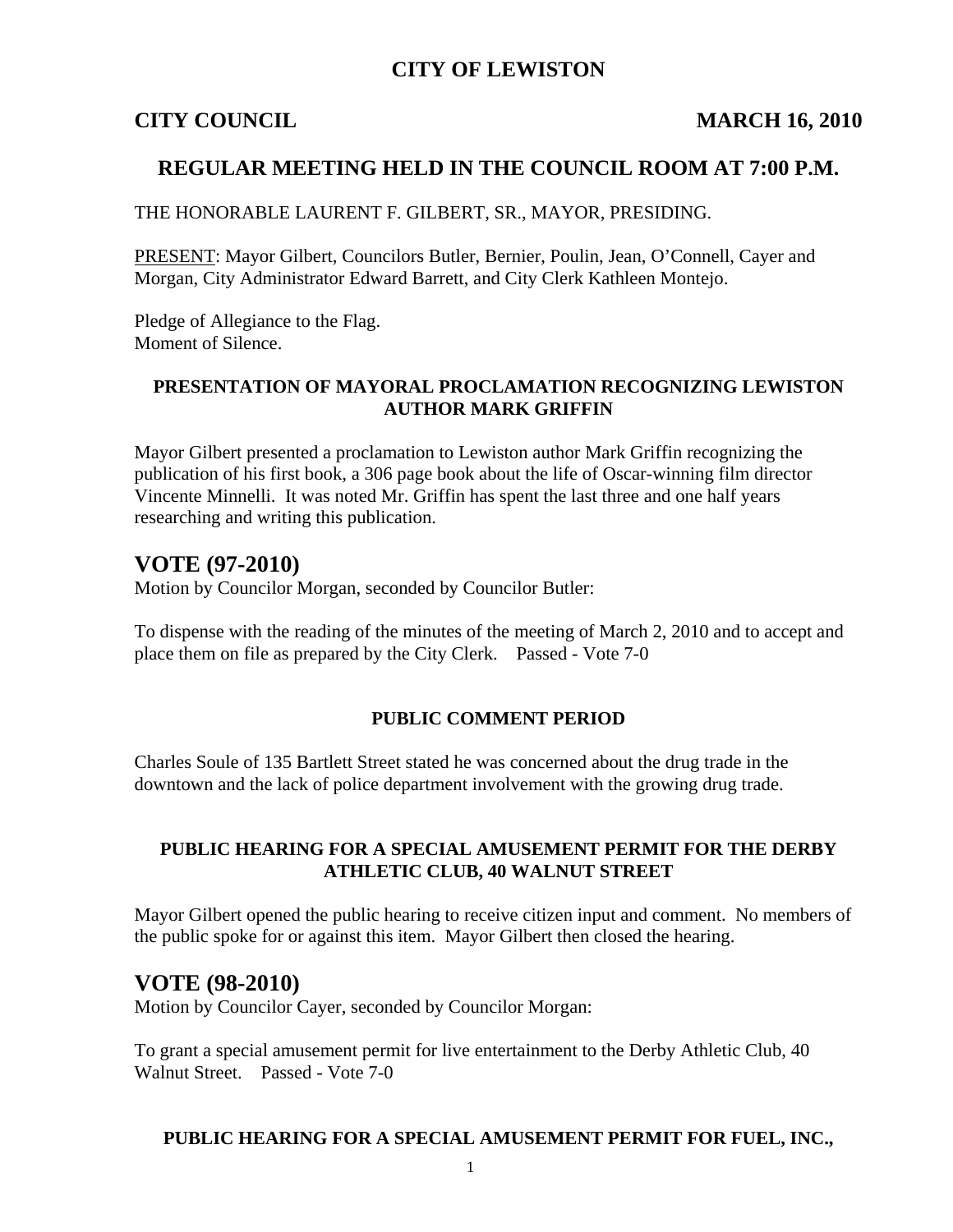#### **49 LISBON STREET**

Mayor Gilbert opened the public hearing to receive citizen input and comment. No members of the public spoke for or against this item. Mayor Gilbert then closed the hearing.

## **VOTE (99-2010)**

Motion by Councilor Jean, seconded by Councilor Morgan:

To grant a special amusement permit for live entertainment to Fuel, Inc., 49 Lisbon Street. Passed - Vote 7-0

### **PUBLIC HEARING FOR A SPECIAL AMUSEMENT PERMIT FOR DAVINCI'S, 150 MILL STREET**

Mayor Gilbert opened the public hearing to receive citizen input and comment. No members of the public spoke for or against this item. Mayor Gilbert then closed the hearing.

## **VOTE (100-2010)**

Motion by Councilor Jean, seconded by Councilor Poulin:

To grant a special amusement permit for live entertainment to Davinci's, 150 Mill Street. Passed - Vote 7-0

## **PUBLIC HEARING AND FINAL PASSAGE FOR LAND USE CODE AMENDMENTS CONCERNING SIGNIFICANT BUILDINGS AND DISTRICTS**

Mayor Gilbert opened the public hearing to receive citizen input and comment. No members of the public spoke for or against this item. Mayor Gilbert then closed the hearing.

# **VOTE (101-2010)**

Motion by Councilor Butler, seconded by Councilor Cayer:

That the proposed amendments to Appendix A, Article XV "Significant Buildings and Districts", Sections 1 and 6-10, of the City Zoning and Land Use Code, concerning the historic buildings and structures, receive final passage by a roll call vote. Passed - Vote 6-1 (Councilor Jean opposed)

#### **PUBLIC HEARING AND FIRST PASSAGE REGARDING AN AMENDMENT TO THE ANIMALS ORDINANCE PERTAINING TO THE CREATION OF AN ANIMAL IMPOUNDMENT FEE**

Mayor Gilbert opened the public hearing to receive citizen input and comment. No members of the public spoke for or against this item. Mayor Gilbert then closed the hearing. Councilor Jean expressed concern with the allowance for a financial hardship waiver of the fee, stating if a pet owner can afford their animal, they need to be responsible enough to control their dog and pay for the impoundment fee if they allowed the animal to run at large.

# **VOTE (102-2010)**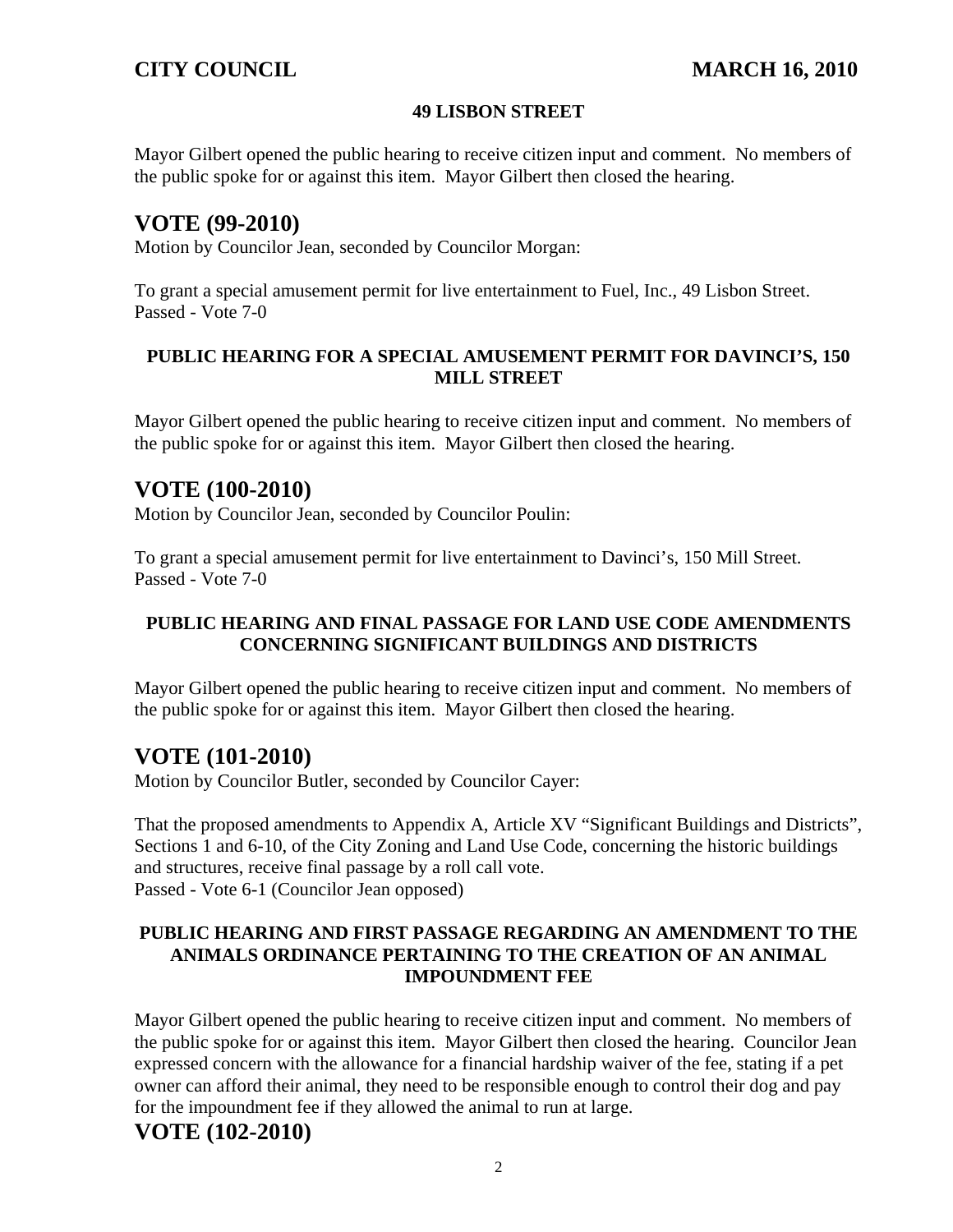Motion by Councilor Jean, seconded by Councilor Morgan:

To amend the proposed ordinance to remove the reference to financial hardship. Did Not Pass - Vote 2-5 (Councilors Jean and Morgan in favor; others opposed)

# **VOTE (103-2010)**

Motion by Councilor Jean, seconded by Councilor Butler:

That the proposed amendment to the City Code of Ordinances, Chapter 14 "Animals", Article IV "Impoundment, Redemption and Disposition of Animals", receive first passage by a roll call vote and that the public hearing on said ordinance be continued to the next regular City Council meeting. Passed - Vote 6-1 (Councilor Poulin opposed)

## **ORDER AUTHORIZING THE CITY ADMINISTRATOR TO EXECUTE A JOINT VENTURE AGREEMENT WITH ST. MARY'S HEALTH SYSTEMS, INC. REGARDING A PROJECT AT 95-97 CAMPUS AVENUE AND IMPROVEMENTS TO CAMPUS AVENUE**

# **VOTE (104-2010)**

Motion by Councilor Butler, seconded by Councilor Morgan:

To adopt the Order Authorizing the City Administrator to Execute a Joint Venture Agreement with St. Mary's Health System, Inc. regarding a project at 95-97 Campus Avenue and Improvements to Campus Avenue:

Whereas, St Mary's Health System is constructing a new building at 95-97 Campus Ave; and

Whereas, the project proposes to use part of the City's right-of-way to:

- provide greenspace to meet stormwater requirements of the project,
- provide traffic calming and street improvements to address persistent pedestrian issues at crosswalks,
- provide an additional bus stop on the south side of Campus Ave, and
- will result in the loss of some on-street parking, which was more than offset by the recent development of more than 100 off-street spaces; and

Whereas, the City's Planning Board conditionally approved the project subject to meeting the stormwater requirements mentioned above; and

- Whereas, the City was scheduled to separate the sewer and stormwater collection systems along Campus Ave from in front of the hospital to the Sabattus St intersection during the summer of 2010; and
- Whereas, St. Mary's agreed to separate the sewer and stormwater collection systems simultaneous to their performance of work in Campus Ave for \$149,000 (a savings to the City);
- Now, therefore, be it Ordered By the City Council of the City of Lewiston that the City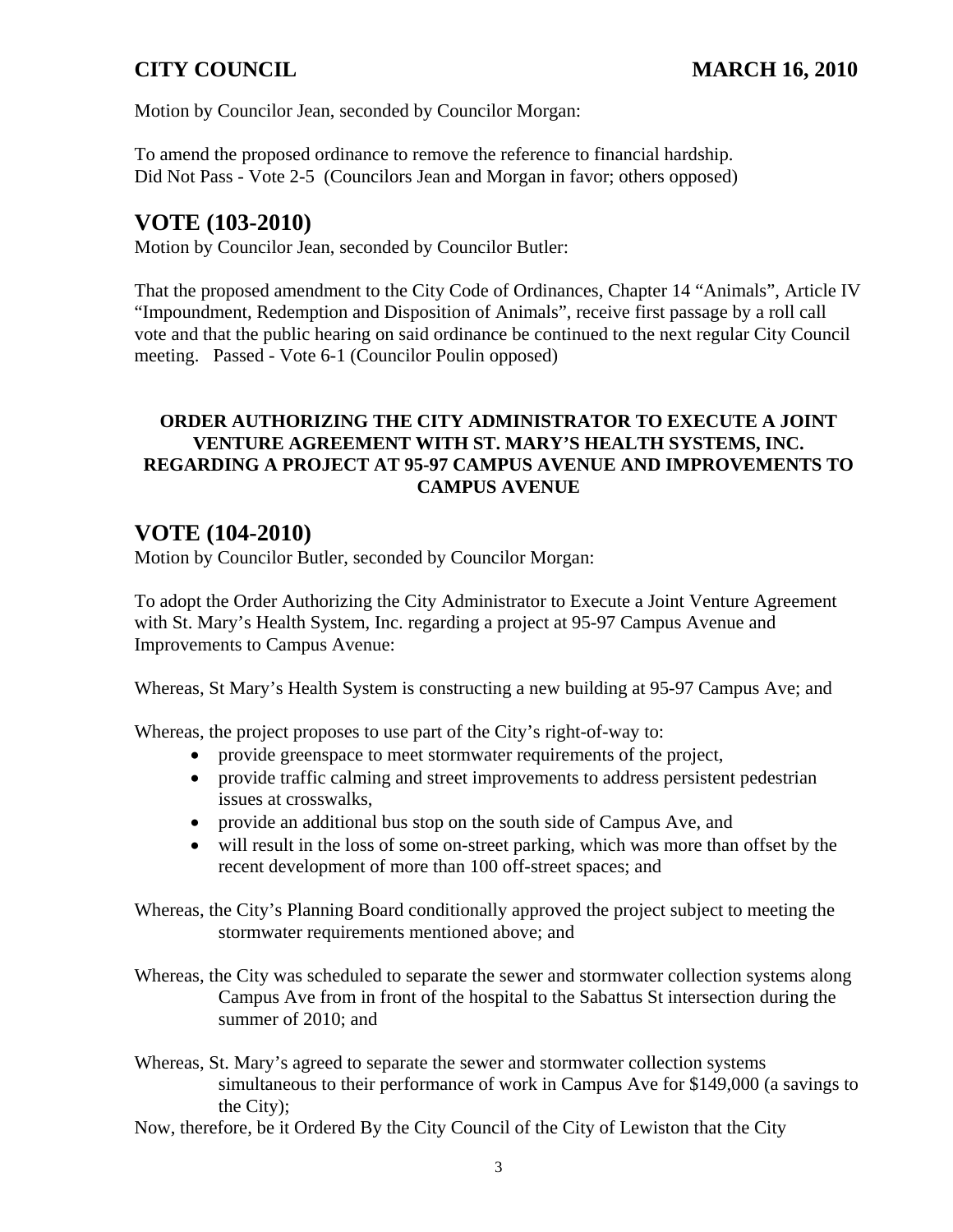Administrator is authorized to execute a Joint Venture Agreement with St. Mary's Health System, Inc. regarding a project at 95-97 Campus Ave and improvements to Campus Ave.

Passed - Vote 7-0

#### **ADOPTION OF RESOLVE APPROVING THE PLACEMENT OF SIGNS ON CITY PROPERTY FOR THE KORA CIRCUS**

# **VOTE (105-2010)**

Motion by Councilor Jean, seconded by Councilor Morgan:

To adopt the Resolve Approving the Placement of Signs on city property for the Kora Circus:

Be it Resolved By the City Council of the City of Lewiston that the Kora Shrine Circus Committee is hereby authorized to place approximately seventy five (75) signs in approximately thirty (30) various locations throughout the City for its 2010 circus to be held in April. Such signs may be placed up to 14 days prior to April 16, 2010 at the locations listed on the attached memorandum from the Circus Chairman and must be removed upon completion of the event. Passed - Vote 7-0

## **REPORTS AND UPDATES**

Mayor Gilbert noted that he received his 2010 Census form in the mail today and he urged others to look for their copy to fill out and return. He encouraged those who need assistance with filling out the form to contact City Hall.

### **OTHER BUSINESS**

The City Administrator reminded the Council that the joint workshop on Thursday with the School Department has been canceled.

### **EXECUTIVE SESSION**

# **VOTE (106-2010)**

Motion by Councilor Poulin, seconded by Councilor Jean:

To enter into Executive Session, pursuant to MRSA Title 1, section 405 (6) (c), to discuss Real Estate negotiations, of which the premature disclosure of the information would prejudice the competitive bargaining position of the City. Passed - Vote 7-0

Session began at 7:50pm and ended at 9:28pm.

# **VOTE (107-2010)**